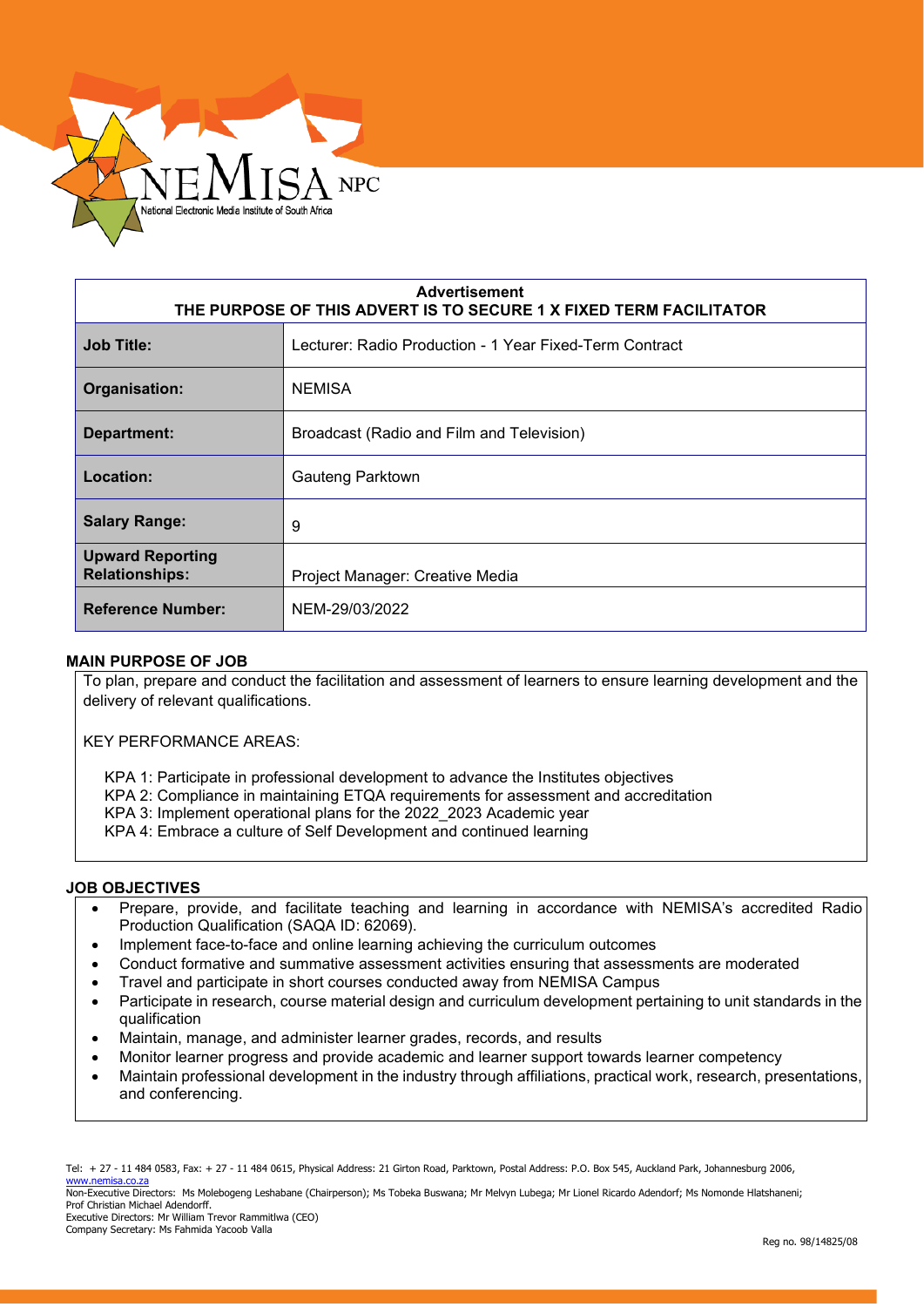## **Education: Formal Qualifications**

*Education involves the acquisition of knowledge and skills through learning where subject matter is imparted systematically. Formal qualifications are obtained by studying at formal institutions e.g. universities, Technikons, colleges, etc.*

| <b>Level of Education:</b> | Minimum:<br>National Diploma/  <br>Three-vear<br>Degree in Radio Production or<br>Media Studies or equivalent<br>qualification at NQF Level 6<br>Assessment Accreditation | Ideal:<br>Moderator accreditation<br>$\bullet$ |
|----------------------------|---------------------------------------------------------------------------------------------------------------------------------------------------------------------------|------------------------------------------------|
|----------------------------|---------------------------------------------------------------------------------------------------------------------------------------------------------------------------|------------------------------------------------|

### **Job related Work Experience**

*Experience is obtained through opportunities for exposure and practice at work. It includes all working experience that has some bearing on the job and is not restricted to the current organisation. Supervised on-the-job training, internships and learnerships are incorporated within this category.*

# **Minimum:**

- 3-4 years practical work experience in the industry
- 2-3 years' experience of mentoring, coaching or facilitation

### **Ideal:**

• Participated in Formal Training and Development

### **Job related Knowledge**

*Job-related knowledge is typically gained through formal or informal training programs (these exclude programs through which Formal Qualifications are attained). It includes knowledge of facts, data and information and understanding the rationale behind models, theories and principles.*

- Knowledge of relevant legislation, regulations and policies applied in the industry
- Advanced knowledge of Microsoft office suite
- Analytical Skills
- Good Communication skills (written and verbal)
- **Report writing skills**
- Good communication skills
- Computer literate

### **Competency requirements**

- Analysis and Problem Solving
- Strategic thinking
- Planning and organising
- Logical reasoning
- Critical judgement
- **Decisiveness**
- Information gathering
- Initiative
- Emotional maturity
- Commercial Acumen
- **Flexibility**
- Communication (Written and Verbal)
- Impact and influence
- Emotional maturity
- Results and quality focus
- Detailed focus